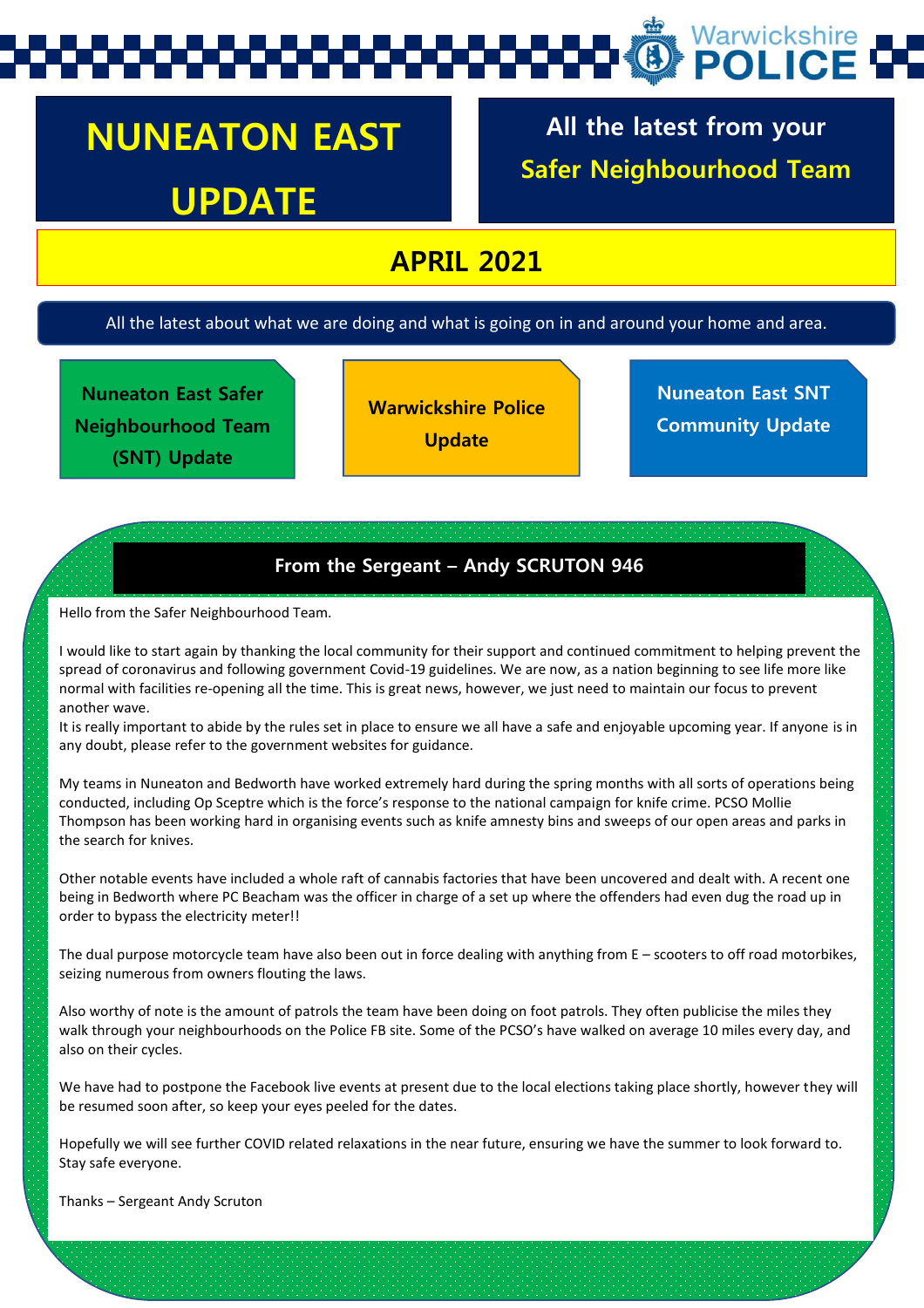Warwickshire **POLIC** 

**Nuneaton East Safer Neighbourhood Team (SNT) Update** 

#### **How to keep up with Nuneaton East Safer Neighbourhood Team**  We are on Twitter: **@Nuneatoncops** We are on Facebook: **Nuneaton and Bedworth Police**

**Nuneaton East**

**Community** 

#### **RECENT EVENTS THAT HAVE TAKEN PLACE….**

If you think you may have seen or heard anything suspicious or have any information about this incident then please call Warwickshire Police on 101 or alternatively you can call Crimestoppers anonymously on 0800 555 111

#### **Burglary and Vehicle crime.**

We are pleased to report that our Burglary and Vehicle crime statistics for March and April have reduced significantly compared to the same period of time in 2020.

We still encourage all residents to always remain security conscious and to keep valuable off show.

#### **Community Speed Watch**

The Nuneaton East team are looking to take on new volunteers to take part in Community Speed Watch. If you are interested in taking part in this. Please send your details to **[ne.snt@warwickshire.pnn.police.uk.](mailto:ne.snt@warwickshire.pnn.police.uk)**

#### **Neighbourhood Watch**

We are currently looking to expand our NHW members. If you would like to sign up to be a Neighbourhood Watch Co-ordinator, please send your details into our team mailbox **[ne.snt@warwickshire.pnn.police.uk.](mailto:ne.snt@warwickshire.pnn.police.uk)**

#### **PCSO assists with arrest of suspected shoplifter**

PCSO Venus recently assisted Police Officers from the patrol team with locating a suspected shop lifter in the Horeston Grange Area. PCSO Venus was able to locate the suspect after a detailed description was passed to him. This led to the arrest of the suspect. WELL DONE TOM!!

> **Update on our priorities** The priorities for Nuneaton East are:

- **Reduce ASB in Nuneaton East hotspots**
- **Keep acquisitive crime low**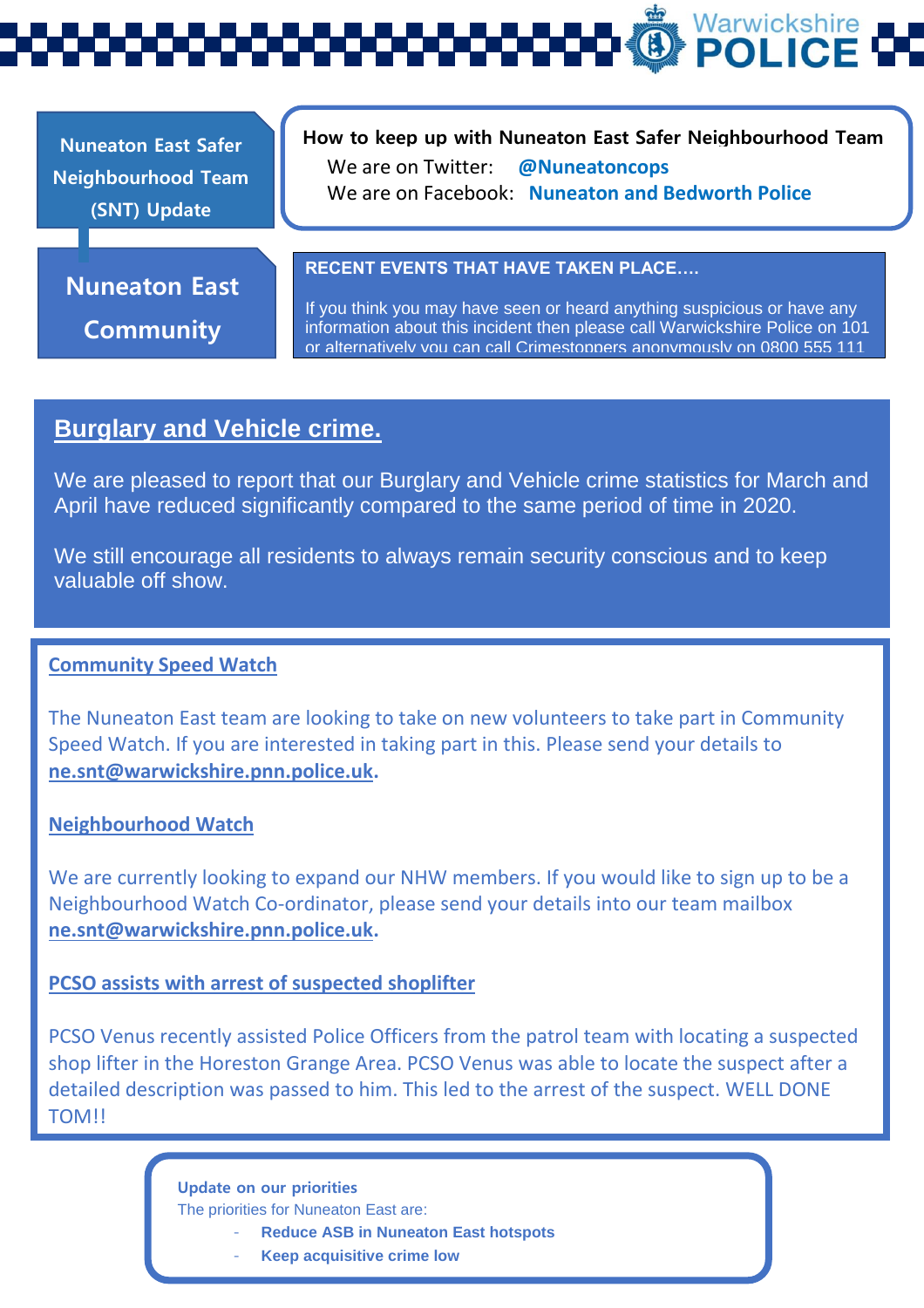# Warwickshire



#### **Monthly Message from PC Tom Stevenson**

I have been really happy over the past few weeks to see life beginning to return to normality. It is wonderful to see students returning to schools and friends & families being allowed to meet outdoors in groups of 6. We are continuing to police breaches of this and urge everyone to remain vigilant, as we are so close to a return to normal life on the government's roadmap. This month you may have seen Nuneaton East officers patrolling the schools as students return both on foot and by bicycle. Nuneaton East has been engaging with the National Police Chief Councils '2 wheels safety week' campaign offering advice to users of pedal cycles, scooters and motorbikes. We have also had some successful proactive policing results, as recently as this week whereby whilst conducting patrols, a van was spotted on Eastboro' Way with the driver using his mobile phone. Further investigation highlighted that the driver was disqualified and had no insurance. The van was seized and the driver reported for the offences. One less dangerous vehicle off the road to help keep our community safe.